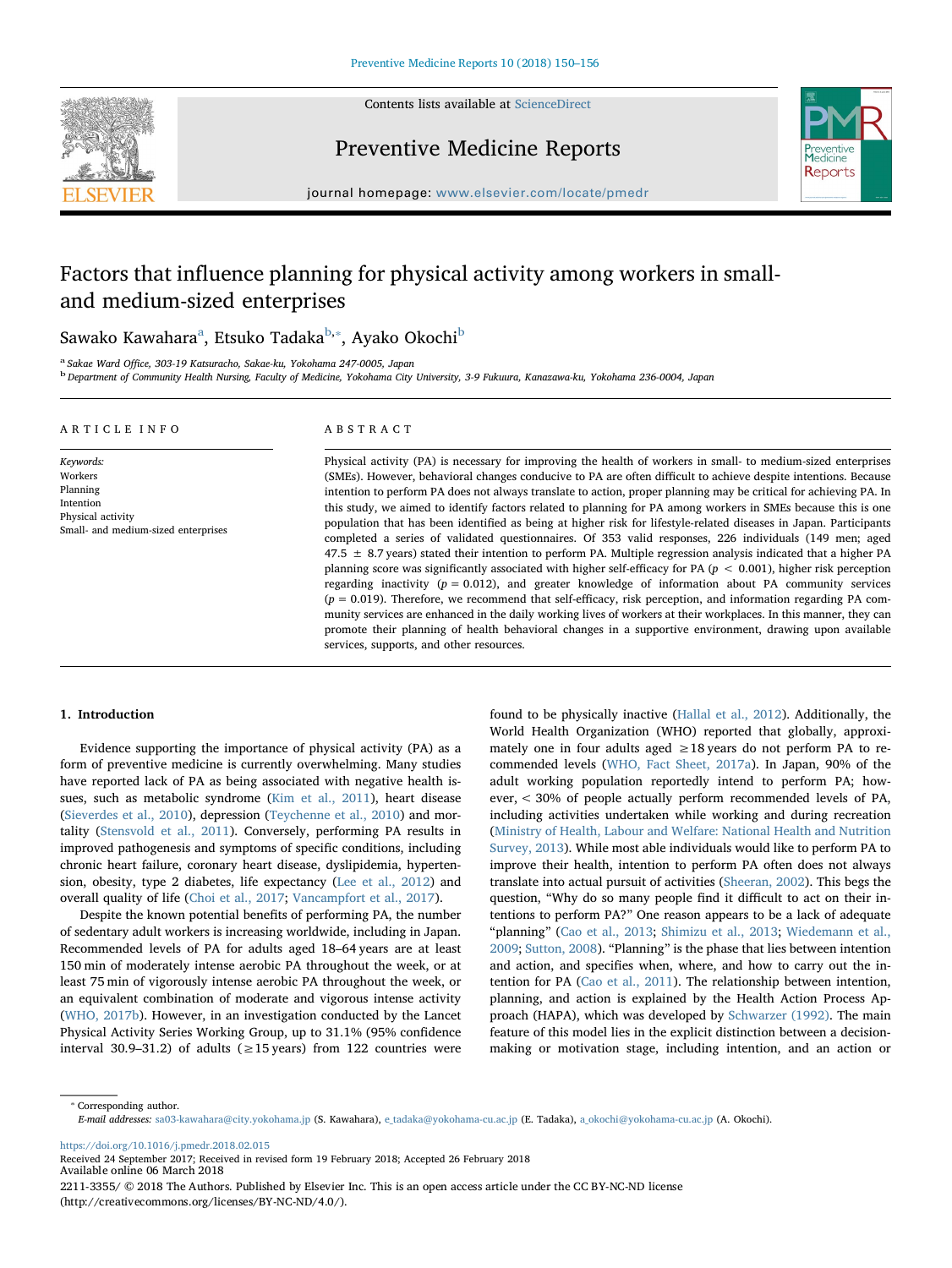<span id="page-1-0"></span>

PA: Physical Activity

Fig. 1. Conceptual framework of the study.

maintenance stage [\(Schwarzer, 1992](#page-5-8)). Essentially, people who intend to perform PA require adequate planning to do so.

While the relationships between intention and action for PA have been previously examined, few studies have investigated the actual factors directly related to planning. Moreover, the factors related to planning for PA that have been studied to date include non-interventional individual demographic variables, such as education level, household income, and autonomous regulation [\(Amazaki and](#page-5-9) [Kemuriyama, 2015;](#page-5-9) [Cao et al., 2011;](#page-5-7) [Lippke et al., 2009](#page-5-10)). Additionally, these studies recruited adults via the internet and did not focus on employees working in small- to medium-sized enterprises (SMEs). SMEs are non-subsidiary, independent firms that employ fewer than a certain number of employees (this number varies across countries). SMEs are generally those with fewer than 50 employees, while micro-enterprises have at most 10 workers, or in some cases, five [\(OECD, 2001](#page-5-11)). SMEs often experience difficulties in complying with occupational health and safety regulations owing to fewer resources and are often less aware than large companies of costs incurred owing to non-compliance, such as exposing themselves to high-risk situations ([Zou et al., 2015](#page-6-9); [Nowrouzi et al., 2016\)](#page-5-12). In Japan, 70% of all workers are employed in SMEs (Ministry of Internal Aff[airs and Communications, Economic](#page-5-13) [census, 2012](#page-5-13)). Among these employees, higher proportions of health and behavioral problems, such as hypertension, obesity, and smoking, have been found compared with those employed in larger organizations ([Hoshuyama et al., 2007\)](#page-5-14). Workers employed in SMEs have been reported to have a significantly higher odds ratio of work intensity, alcohol consumption, and being a current smoker than those employed in large-scale enterprises ([Kubo et al., 2006](#page-5-15)). To justify the prevalence of middle-aged workers, we added national survey data; i.e., the rate of obesity surges among the adult male working population in Japan among those aged in their 30 s, encompassing  $>$  30% among those aged 30–59 years [\(Ministry of Health, Labour and Welfare: National Health](#page-5-4) [and Nutrition Survey, 2013\)](#page-5-4). Workers holding certain higher-stress positions in SMEs are among those who should consider performing PA to offset the effects of stress due to not only hard work but also advancing age. We consider that middle-aged people are at risk of lifestyle-related diseases, and that this risk should be decreased. However, to our knowledge, no study has to date examined environmental and individual factors related to performing PA as a form of preventive medicine among SME employees. Identifying environmental and individual factors related to performing PA among SME employees is important for development and improvement of preventive medicine not only for individual workers, but also for the health of society as a whole. The objective of this study was to identify factors related to successfully planning for PA among workers in SMEs.

# 2. Methods

#### 2.1. Study participants

In this study, we focused on middle-aged workers of SMEs residing in Yokohama, (population: 3.7 million), Japan. We informed a total of 213 SMEs, certified by the Yokohama city government as holding corporate social responsibility (CSR), i.e., they meet criteria concerning human rights, corporate governance, health and safety, environmental effects, working conditions, and contribution to economic development. This CSR certification was used ensure a certain standard company level in each SME, from which study participants were recruited. We informed 213 SMEs holding a CSR certificate via telephone or letter about the study. After informing them, 54 SMEs agreed to study participation. We sent 583 questionnaires to workers of 54 SMEs, and 436 responses were retrieved. We excluded 83 of these 436 questionnaires, and selected 353 employees who were aged 30–64 years at the time of the study. We divided the 353 workers into absence or presence of intention groups, and 226 people who were identified as having intention were further divided into high or low planning groups.

### 2.2. Study design

This was a cross-sectional study comprising self-administered questionnaires that were sent and returned via mail. A total of 583 eligible workers at 54 SMEs were included in the study. We sent a questionnaire and an informed consent letter to each participant via their SME addresses; each was asked to complete the questionnaire anonymously.

#### 2.3. Dependent variable

[Fig. 1](#page-1-0) shows the conceptual framework of this study. We focused on planning from intention to action in health behavioral changes with respect to PA. "PA intention" was measured using the Behavioral Intention Scale for PA [\(Amazaki et al., 2013a\)](#page-5-16). The scale was used to divide participants into two groups. The scale consists of five items, and responses were assessed using a 5-point register. The total possible scores lay between 5 and 25, with higher scores indicating a higher degree of intention to perform PA. The reliability of the scale was established with Cronbach's  $\alpha$  = 0.824, and the structural validity of the scale was as follows: goodness of fit index (GFI), 0.981; adjusted goodness of fit index (AGFI), 0.942; comparative fit index (CFI), 0.978; and root mean square error of approximation (RMSEA), 0.094 ([Amazaki et al., 2013a\)](#page-5-16).

"Planning for PA" was determined using the Planning Scale for PA ([Amazaki et al., 2013a\)](#page-5-16). The scale includes 10 items in two planning categories: coping and action. Responses were assessed using a 5-point scale. The total possible scores lay between 10 and 50, with higher scores indicating a higher degree of planning for PA. The reliability of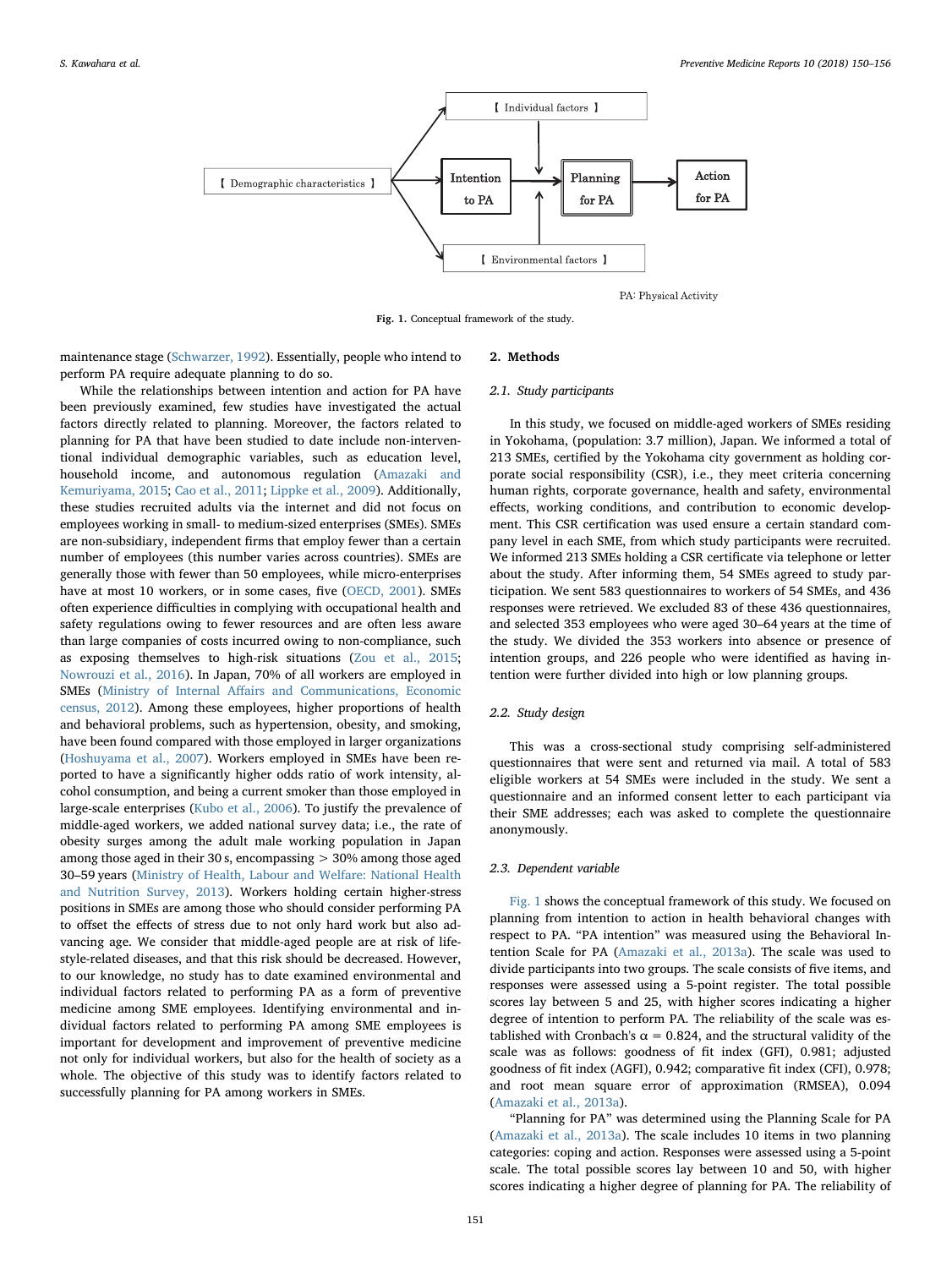#### <span id="page-2-0"></span>Table 1

Demographic characteristics of participants.

|                                 |                                               |     |                     | $(n = 226)$     |
|---------------------------------|-----------------------------------------------|-----|---------------------|-----------------|
|                                 |                                               | N   | n or                | % or            |
|                                 |                                               |     | $mean \pm SD$       | (range)         |
| Age                             |                                               | 226 | $47.5 \pm 8.7$      | $(30-64)$       |
| Sex                             | Male                                          | 226 | 149                 | 65.9            |
| Household                       | Spouse and Children                           | 226 | 44                  | 35.5            |
| composition                     | Live alone                                    |     | 30                  | 24.2            |
|                                 | Parents                                       |     | 20                  | 16.1            |
|                                 | Spouse                                        |     | 15                  | 12.1            |
|                                 | Children                                      |     | 7                   | 5.6             |
|                                 | Spouse and Parents                            |     | 7                   | 5.6             |
|                                 | Spouse, Children, and<br>Parents              |     | 1                   | 0.8             |
| Marital status                  | Married                                       | 226 | 154                 | 68.1            |
|                                 | Unmarried                                     |     | 45                  | 19.9            |
|                                 | Divorced                                      |     | 24                  | 10.6            |
|                                 | Widowed                                       |     | 3                   | 1.3             |
| <b>Educational</b> status       | Junior high school/                           | 226 | 90                  | 39.8            |
|                                 | High school<br>Vocational college/            |     | 65                  | 28.8            |
|                                 | Junior college                                |     |                     |                 |
|                                 | College or university/<br>Graduate school     |     | 71                  | 31.4            |
| Household income                | Sufficient                                    | 224 | 9                   | 4.0             |
|                                 | Slightly sufficient                           |     | 116                 | 51.8            |
|                                 | Slightly insufficient                         |     | 81                  | 36.2            |
|                                 | Insufficient                                  |     | 18                  | 8.0             |
| Employment status               | Fulltime worker                               | 225 | 185                 | 82.2            |
|                                 | Part-time worker                              |     | 25                  | 11.1            |
|                                 | Others                                        |     | 15                  | 6.7             |
| Occupation                      | Construction                                  | 225 | 105                 | 46.7            |
|                                 | Manufacture                                   |     | 47                  | 20.9            |
|                                 | Electricity, gas, heat<br>supply, and water   |     | 16                  | 7.1             |
|                                 | Compound services                             |     | 8                   | 3.6             |
|                                 | Living-related and<br>personal services       |     | 7                   | 3.1             |
|                                 | Finance and                                   |     | 7                   | 3.1             |
|                                 | insurance                                     |     |                     |                 |
|                                 | Academic researcher<br>and technical services |     | 7                   | 3.1             |
|                                 | Agriculture, forestry<br>and fisheries        |     | 2                   | 0.9             |
|                                 | Information and                               |     | 2                   | 0.9             |
|                                 | communications                                |     |                     |                 |
|                                 | Medical and welfare<br>Wholesale and retail   |     | 2<br>$\overline{2}$ | 0.9<br>0.9      |
|                                 | trade                                         |     |                     |                 |
|                                 | Others                                        |     | 20                  | 8.9             |
| Working hour per<br>day (hours) |                                               | 225 | $7.8 \pm 1.2$       | $(3.0 - 13.5)$  |
| Work activity                   | Inactive                                      | 223 | 122                 | 54.7            |
|                                 | Regular                                       |     | 55                  | 24.7            |
|                                 | Active                                        |     | 33                  | 14.8            |
|                                 | Very active                                   |     | 13                  | 5.8             |
| Commuting hour                  |                                               | 225 | $39.2 \pm 24.8$     | $(0-120.0)$     |
| per day                         |                                               |     |                     |                 |
| (minutes)                       |                                               |     |                     |                 |
| Overweight                      | Mean BMI                                      | 222 | $23.9 \pm 3.9$      | $(16.0 - 43.4)$ |
|                                 | BMI≥25                                        |     | 78                  | 35.1            |

Missing data were excluded in each analysis.

the scale was established with Cronbach's  $\alpha = 0.911$ , and the structural validity of the scale was as follows: GFI, 0.934; AGFI, 0.893; CFI, 0.959; and RMSEA, 0.095 [\(Amazaki et al., 2013a](#page-5-16)).

#### 2.4. Independent variables

# 2.4.1. Demographic characteristics

The participants' demographic characteristics are displayed in [Table 1](#page-2-0) and include basic attributes, such as age, sex, household composition, marital status, educational status, household income, employment status, occupation, working hours, work activity, commuting hours, and body mass index. Household income was measured along a 4-point Likert-type scale, ranging from 1 (insufficient) to 4 (sufficient).

# 2.5. Individual factors

Individual factors included health-related activities, self-perceived health, self-efficacy, outcome expectancy, risk perception, health literacy, and mental status.

Health-related activities encompassed eight items: smoking, alcohol consumption, breakfast intake, sleeping hours, working hours, PA, nutritional balance, and perceived stress; these were measured using the health practice index (HPI) ([Morimoto, 1987](#page-5-17)). The HPI was measured as either 0 (absence) or 1 (presence). Self-perceived health was measured along a 4-point Likert-type scale, ranging from 1 (very poor) to 4 (very good). Self-efficacy for planning for PA was measured using the PA self-efficacy scale, which consists of four items rated along a 5 point Likert scale that ranges from 1 to 5 ([Amazaki et al., 2013a\)](#page-5-16). The total score ranged from 4 to 20, with higher scores indicating greater self-efficacy. Outcome expectancy was measured using the Outcome Expectancy Scale for Physical Exercise [\(Amazaki et al., 2013b](#page-5-18)). Each item was evaluated along a 5-point Likert scale, ranging from 1 to 5. The outcome expectancy score ranged from −20 to 20, with a higher score indicating a more positive outcome expectancy. Risk perception was measured using the Risk Perception Scale for inactivity, which consists of five items rated along a 5-point Likert scale that ranges from 1 to 5 ([Amazaki, 2012](#page-5-19)). The total score ranged from 5 to 25, with higher scores indicating higher risk perception. The validated, Communicative and Critical Health Literacy scale [\(Ishikawa et al., 2008\)](#page-5-20) consists of five items measured along a 5-point Likert scale, with scores ranging from 5 to 25, (higher scores indicate higher health literacy). Mental status was measured using the Kessler K6 scale comprising a 5 point Likert scale, ranging from 0 to 4 [\(Sakurai et al., 2011;](#page-5-21) [Furukawa](#page-5-22) [et al., 2008\)](#page-5-22). This scale consists of six items inquiring how frequently respondents experienced symptoms of psychological distress during the past 30 days. The total score ranged from 0 to 24, with higher scores indicating more severe mental distress.

#### 2.6. Environmental factors

Participants answered questions regarding environmental factors, including information about PA services, locations to perform PA, and social support. Information regarding PA community services was measured along a 4-point Likert-type scale, ranging from 1 (little) to 4 (a lot). PA locations within the vicinities of workers' residential and workplace areas were determined by using a 4-point Likert-type scale, ranging from 1 (not at all true) to 4 (exactly true). Social support was measured using a portion of the Brief Job Stress Questionnaire ([Shimomitsu, 2002-2004](#page-6-10); [Kato, 2000\)](#page-5-23), which consists of nine items divided into three domains: 1) superiors, 2) co-workers, and 3) spouse, family, and friends. Responses to the scale were assessed using a 4-point scale. The total scores ranged from 3 to 12, with higher scores indicating good social support.

# 2.7. Statistical analysis

In this study, we focused on participants from intention to action of PA. Then, we divided the participants into two groups by 18 of the mean of the intention scale for PA among participants. Participants' demographic characteristics were subjected to descriptive statistics, following which univariate analysis by using Spearman's correlation method was used to examine correlations between dependent and independent variables. Multiple regression analysis was then conducted to identify factors related to planning among workers, using all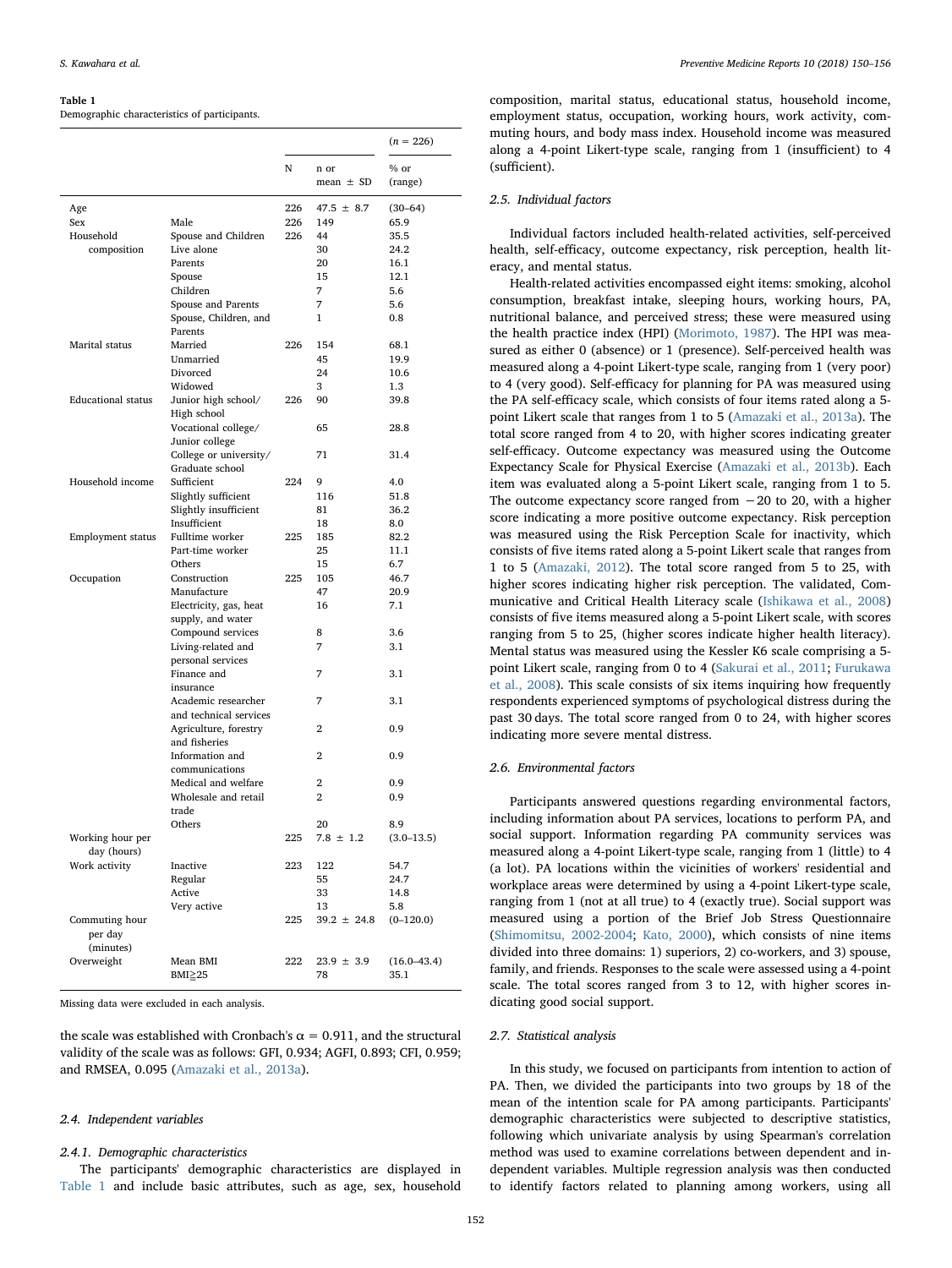<span id="page-3-0"></span>

Fig. 2. Flowchart of participant recruitment and division into groups.

potentially significant predictors identified by univariate analysis  $(p < 0.05)$  as independent variables via backward elimination. All analyses were conducted using IBM® SPSS for Windows, version 22.0. Statistical significance was set at  $p < 0.05$ .

# 2.8. Ethics

The Institutional Review Board of the Medical Department of Yokohama City University approved this study on 23 July 2015 (ID: A150723016).

# 3. Results

[Fig. 2](#page-3-0) is a flowchart describing the study procedure. A total of 583 questionnaires were sent to workers from all 54 SMEs in Yokohama city that agreed to study participation; 436 responses were returned (response rate: 74.8%) of which 353 were valid (effective response rate: 81.0%). We excluded 83 questionnaires from the 436 responses received, because the workers who completed these excluded questionnaires were not aged 30–64 years at the time of the study. Of 353 participants, 226 (64.0%) stated their intention to perform PA. These 226 participants were identified for analysis because our study focus was the planning stage between intention and action with respect to PA. Cronbach's  $\alpha$  was 0.9 for self-efficacy, 0.68 for outcome expectancy, 0.76 for risk perception, 0.86 for health literacy, 0.88 for K6, and 0.85 (superiors), 0.81 (co-workers), 0.87 (spouse, family, and friends), and 0.88 (the neighborhood) for each domain of social support. [Table 1](#page-2-0) shows these individuals' demographic characteristics. [Table 2](#page-4-0) displays the individual factors and [Table 3](#page-4-1) shows the environmental factors of the participants. The mean score of intention was  $21.1 \pm 2.3$  (range, 18–25), and the score of planning was 28.7  $\pm$  8.6 (range, 10–50). In a single correlative analysis, individual factors showing significant correlations with the planning for PA were breakfast intake, working hours, nutritional balance, self-rated health, self-efficacy for PA, outcome expectancy, inactivity risk perception, and health literacy. Environmental factors showing significant correlations with planning for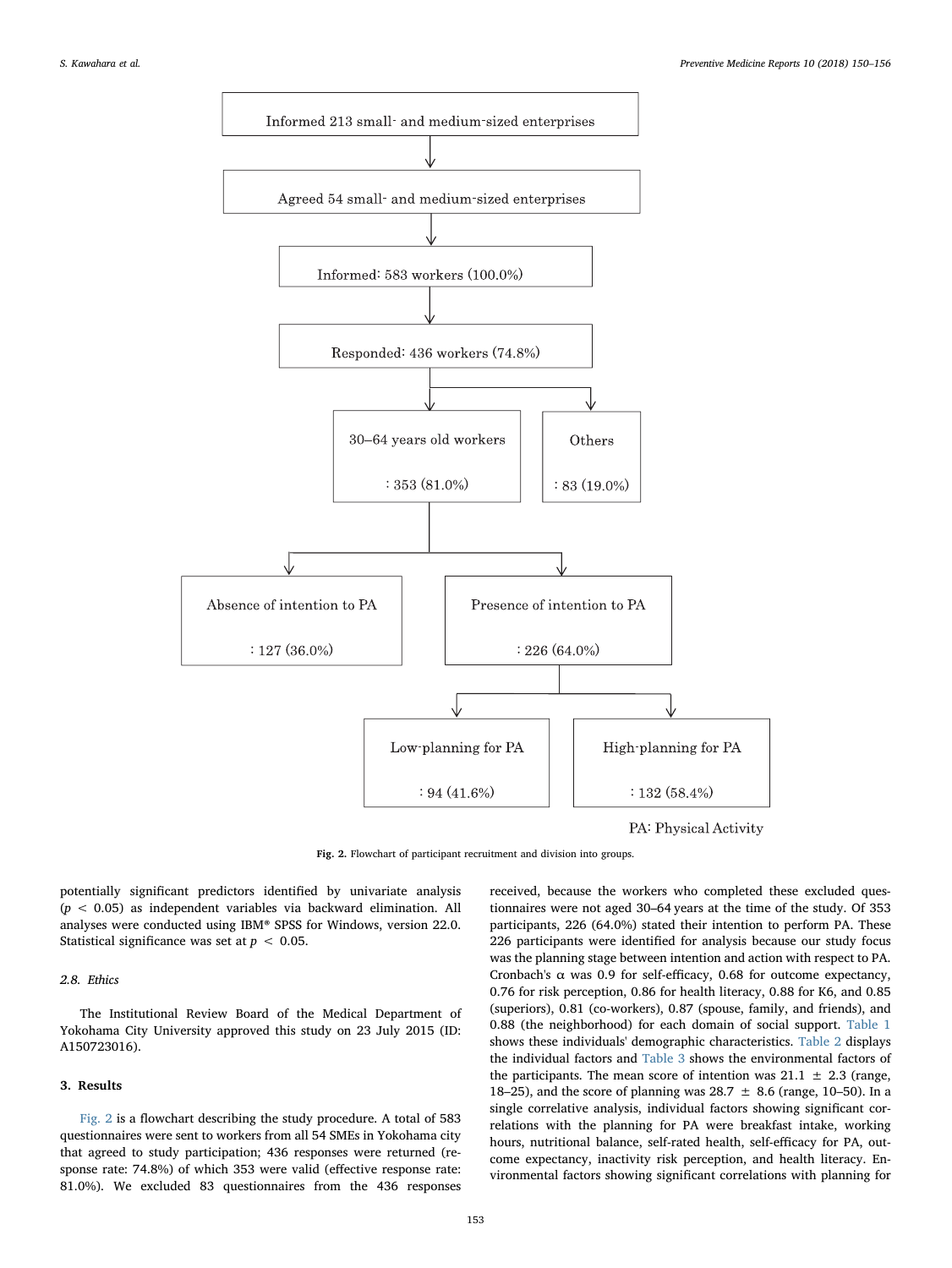#### <span id="page-4-0"></span>Table 2

Individuals factors of participants.

|                                         |                                      |     |                       | $(n = 226)$       |
|-----------------------------------------|--------------------------------------|-----|-----------------------|-------------------|
|                                         |                                      | N   | n or<br>mean $\pm$ SD | $%$ or<br>(range) |
| Twice a week,≥30 min<br>PA              | Yes                                  | 226 | 70                    | 31.0              |
| Health-related                          | No smoking                           | 226 | 110                   | 48.7              |
| activities                              | Non or sometimes<br>drinking alcohol |     | 151                   | 66.8              |
|                                         | Breakfast every day                  |     | 172                   | 76.1              |
|                                         | Sleeping 7-8h                        |     | 84                    | 37.2              |
|                                         | Working $\leq$ 9 h                   |     | 153                   | 67.7              |
|                                         | More than once a<br>week PA          |     | 96                    | 42.5              |
|                                         | Considering<br>nutritional balance   |     | 169                   | 74.8              |
|                                         | Low or middle<br>perceived stress    |     | 132                   | 58.4              |
| Self-perceived health                   | Very good                            | 223 | 17                    | 7.6               |
|                                         | Fairly good                          |     | 154                   | 69.1              |
|                                         | Fairly poor                          |     | 44                    | 19.7              |
|                                         | Very poor                            |     | 8                     | 3.6               |
| Self-efficacy for PA (scores)           |                                      | 226 | $12.0 \pm 3.6$        | $(4 - 20)$        |
| Outcome expectancy (scores)             |                                      | 226 | $5.8 \pm 5.3$         | $(-7-20)$         |
| Risk perception for inactivity (scores) |                                      | 226 | $15.9 \pm 3.7$        | $(5-25)$          |
| Health literacy<br>(scores)             |                                      | 226 | $3.5 \pm 0.8$         | $(1-5)$           |
| K6 (mental status)                      | <b>Scores</b>                        | 226 | $5.7 \pm 5.1$         | $(0-20)$          |
|                                         | $\geq$ 5 points                      |     | 110                   | 48.7              |
|                                         | (cut-off score for                   |     |                       |                   |
|                                         | mental distress)                     |     |                       |                   |

PA: physical activity.

Missing data were excluded in each analysis.

PA were information about PA community services, PA locations in residential areas, and social support from superiors, co-workers, and neighbors. [Table 4](#page-4-2) shows only significant factors, i.e., higher self-efficacy for PA ( $\beta = 0.484$ ,  $p < 0.001$ ), higher risk perception of inactivity  $(\beta = 0.246, p = 0.012)$ , and greater knowledge of information about PA community services ( $\beta = 0.234$ ,  $p = 0.019$ ), that on multiple regression analysis were significant predictors of higher PA planning scores among workers in SMEs who intended to perform PA, accounting for 36.4% of the variance.

# 4. Discussion

To our knowledge, this is the first study to date to have investigated planning for PA and related factors among SME workers in Japan. Our findings indicated that higher scores of planning for PA are significantly associated with higher self-efficacy for PA, higher risk perception of inavtivity, and a greater knowledge of information regarding PA community services. The planning scores in this study are similar to those obtained by [Amazaki et al. \(2014\)](#page-5-24) and by [Amazaki et al. \(2013a\)](#page-5-16), which were 27.9  $\pm$  9.9 and 30.7  $\pm$  8.9, respectively.

Higher planning is related to higher self-efficacy with regard to PA in workers. Self-efficacy refers to people's beliefs in their capabilities to produce results [\(Bandura, 1977\)](#page-5-25). Our data indicate that workers with higher self-efficacy for PA perceive themselves as able to perform PA. Furthermore, people with higher self-efficacy strive to improve their lifestyles if they are experiencing difficulties, because these people consider difficulties to be challenges instead [\(Hata and Doi, 2009](#page-5-26)). Additionally, the perception that difficulties are surmountable is related to better planning [\(Zhou et al., 2013;](#page-6-11) [Vinkers et al., 2014\)](#page-6-12). Thus, people with higher self-efficacy do not consider planning for PA as difficult, and are able to control and coordinate their lifestyles in a manner that leads to higher-aimed plans.

Better planning is also related to higher risk perception of inactivity

# <span id="page-4-1"></span>Table 3

Environmental characteristics of participants.

|                                                                                                     |                            |     |                       | $(n = 226)$       |
|-----------------------------------------------------------------------------------------------------|----------------------------|-----|-----------------------|-------------------|
|                                                                                                     |                            | N   | n or<br>mean $\pm$ SD | $%$ or<br>(range) |
| Information regarding PA                                                                            | A lot                      | 226 | 4                     | 1.8               |
| community (public)                                                                                  | Some                       |     | 56                    | 24.8              |
| services <sup>a</sup>                                                                               | Just a little              |     | 106                   | 46.9              |
|                                                                                                     | Little                     |     | 60                    | 26.5              |
| Locations to perform PA                                                                             | A lot                      | 225 | 41                    | 18.2              |
| in the vicinity of the                                                                              | Some                       |     | 94                    | 41.8              |
| residential area <sup>b</sup>                                                                       | Just a little              |     | 70                    | 31.1              |
|                                                                                                     | Little                     |     | 20                    | 8.9               |
| Time taken to reach<br>places for PA in the<br>vicinity of the<br>residential area<br>$(minutes)^c$ |                            | 134 | $13.3 + 8.2$          | $(0 - 40)$        |
| Locations to perform PA                                                                             | $A$ lot                    | 224 | 22                    | 9.8               |
| in the vicinity of the                                                                              | Some                       |     | 59                    | 26.3              |
| workplace <sup>d</sup>                                                                              | Just a little              |     | 94                    | 42.0              |
|                                                                                                     | Little                     |     | 49                    | 21.9              |
| Time taken to reach<br>places for PA in the<br>vicinity of the<br>workplace (minutes) <sup>e</sup>  |                            | 78  | $11.7 + 7.0$          | $(1.0 - 35.0)$    |
| Social support                                                                                      | Superiors                  | 225 | $7.6 + 2.4$           | $(3-12)$          |
| (scores)                                                                                            | Co-workers                 |     | $7.6 \pm 2.2$         | $(3-12)$          |
|                                                                                                     | Spouse, Family,<br>Friends |     | $9.7 \pm 2.2$         | $(3-12)$          |
|                                                                                                     | Neighborhood               |     | $5.7 \pm 2.3$         | $(3-12)$          |
|                                                                                                     |                            |     |                       |                   |

PA: physical activity.

Missing data were excluded in each analysis.

<span id="page-4-3"></span><sup>a</sup> Do you know about the services and projects related to exercise currently being implemented in the community by the government?

<span id="page-4-4"></span><sup>b</sup> How many opportunities to be active or places that can be utilized for exercise are available in your area of residence?

<span id="page-4-5"></span> $c$  Concerning your area of residence, what is the travel time to the exercise facilities/ locations?

<span id="page-4-6"></span><sup>d</sup> How many opportunities to be active or places that can be utilized for exercise are available in the vicinity of your workplace?

<span id="page-4-7"></span><sup>e</sup> Concerning the vicinity of your workplace, what is the travel time to the exercise facilities/locations?

#### <span id="page-4-2"></span>Table 4

Multiple regression analysis of the planning for PA.

|                                             | β     | p-value | $(n = 226)$ |
|---------------------------------------------|-------|---------|-------------|
| Individual factors                          |       |         |             |
| Self-efficacy for PA                        | 0.484 | 0.001   | ***         |
| Risk perception for inactivity              | 0.246 | 0.012   | $\star$     |
| Environmental factors                       |       |         |             |
| Information regarding PA community services | 0.234 | 0.019   | ÷           |
| Adjusted $R^2$                              | 0.364 |         |             |
|                                             |       |         |             |

Multiple regression analysis:forced entry method.

\*\*\* $p < 0.001$ , \* $p < 0.05$ .

PA:Physical activity.

Dependent variables:planning scale for physical activity.

Independent variables:Self-efficacy scale for physical activity(total score)、Risk perception for inactivity (total score)、Information regarding PA community services.

Controlled variables:Age,  $Sex(0 = male, 1 = female)$ .

VIF:1.038-1.083.

in workers. Risk perception is an individual's own awareness of their health status and risk of diseases ([Schwarzer, 1992;](#page-5-8) [Beck and Lund,](#page-5-27) [1981;](#page-5-27) [Rosenstock, 1966](#page-5-28)). Higher risk perception of inactivity means that workers are keenly aware of the risks and downsides of not performing PA; they recognize that physical inactivity affects their condition, and they therefore attempt to adjust their present lifestyles. Thus, people with higher risk perception can better predict their futures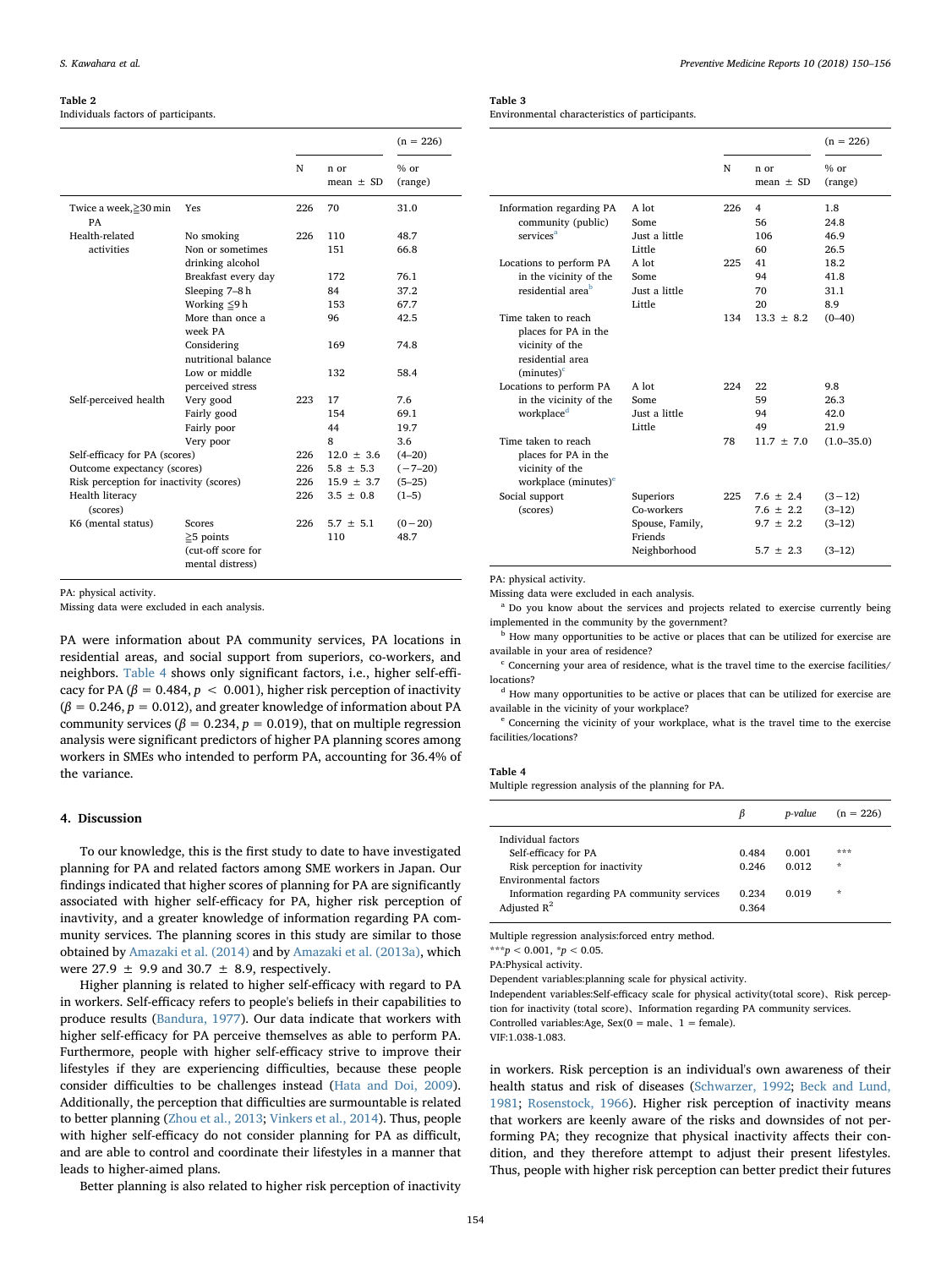and hence strive to avoid risks associated with physical inactivity; this usually involves better planning. Risk perception according to the HAPA can affect intention [\(Schwarzer, 1992\)](#page-5-8); however, our results indicate that risk perception is also a factor that affects planning. Health management systems are weak and health promotion opportunities are lacking in SMEs. In contrast, in Japan, Industrial Safety and Health Law stipulates that enterprises with > 50 employees must appoint an occupational physician so as to provide their employees with occupational health services ([Kubo et al., 2006\)](#page-5-15). Therefore, self-efficacy and risk perception are important, particularly for SME workers who must improve their lifestyles and prevent lifestyle-related diseases at their own initiatives ([Kubo et al., 2006\)](#page-5-15).

Higher planning is also related to a greater knowledge of information about community services for PA. In particular, information regarding opportunities and resources has been found to be important for supporting behavior change [\(Fiechtner et al., 2017\)](#page-5-29). Awareness of information regarding PA community services means having choices available, and possessing more information regarding PA community services increases the number of such choices, and hence increases flexibility regarding performing PA. Therefore, greater awareness of information about community services for PA improves planning capabilities. Low community commitment is a known characteristic of workers in urban areas; they often have to commute for long hours between their residential and work locations. Therefore, at the individual level, it is important for workers to enhance their self-efficacy, risk perception, and access to information regarding PA community services in their daily working life at their workplace. Both health behavior frequency and self-efficacy have been shown to increase with the installment of a self-management program for a general employee population in a workplace setting [\(Schopp et al., 2015\)](#page-5-30). Additionally, at a group and environmental level, shifting focus from the problems experienced by each middle-aged worker to that of groups consisting of middle-aged workers or SMEs experiencing the same problems, as well as developing an approach for these groups, are considered effective because of group dynamics [\(Paul-Ebhohimhen and Avenell, 2009](#page-5-31)). Grouping affects not only individuals but also SMEs and the community, so health practitioners are motivated to attempt connecting each SME. Additionally, enriched transmission of community information is necessary for easy access and availability of information about community services for PA. It is important to consider the environment from which middle-aged workers acquire information.

This study has several limitations. First, it has a cross-sectional design, which meant that causal relationships between planning and each individual related factor could not be identified. Second, measurements were based on a self-administered questionnaire; therefore, response bias was possibly present. Further research is needed.

# Conflict of interest

The authors declare that they have no competing interests. Dr. Tadaka is funded by a Japan Society for the Promotion of Science (JSPS) Grant-in-Aid for Scientific Research (No: 21390600; PI: Dr. Etsuko Tadaka). The other authors declare that they have no conflicts of interest related to this study.

#### Acknowledgments

We thank the workers who participated in this study. We thank Edanz Group ([www.edanzediting.com/ac\)](http://www.edanzediting.com/ac) for editing a draft of this manuscript.

#### References

<span id="page-5-19"></span>[Amazaki, M., 2012. Development of the Risk Perception Scale: the Relationship between](http://refhub.elsevier.com/S2211-3355(18)30032-9/rf0005) [Risk perception and Amount of Physical activity. J. Regional Policy Stud. 2 \(1\), 19](http://refhub.elsevier.com/S2211-3355(18)30032-9/rf0005)–24 [\(Japanese\).](http://refhub.elsevier.com/S2211-3355(18)30032-9/rf0005)

- <span id="page-5-9"></span>[Amazaki, M., Kemuriyama, C., 2015. Association of physical activity and socio-demo](http://refhub.elsevier.com/S2211-3355(18)30032-9/rf0010)[graphic factors among Japanese workers. J. Regional Policy Stud. 4 \(2\), 39](http://refhub.elsevier.com/S2211-3355(18)30032-9/rf0010)–48 [\(Japanese\).](http://refhub.elsevier.com/S2211-3355(18)30032-9/rf0010)
- <span id="page-5-16"></span>[Amazaki, M., Kemuriyama, C., Komaki, N., 2013a. The in](http://refhub.elsevier.com/S2211-3355(18)30032-9/rf0015)fluence of environmental factors [on physical activity: an examination of health action process approach model using](http://refhub.elsevier.com/S2211-3355(18)30032-9/rf0015) [geographic information system data. In: Research-Aid Report. vol. 28. pp. 52](http://refhub.elsevier.com/S2211-3355(18)30032-9/rf0015)–64 [\(Japanese\).](http://refhub.elsevier.com/S2211-3355(18)30032-9/rf0015)
- <span id="page-5-18"></span>[Amazaki, M., Kemuriyama, C., Komaki, N., 2013b. Development of the outcome ex](http://refhub.elsevier.com/S2211-3355(18)30032-9/rf0020)[pectancy scale for physical exercise: the relationship between outcome expectancy](http://refhub.elsevier.com/S2211-3355(18)30032-9/rf0020) [and amount of physical activity. J. Regional Policy Stud. 2 \(2\), 55](http://refhub.elsevier.com/S2211-3355(18)30032-9/rf0020)–64 (Japanese).
- <span id="page-5-24"></span>[Amazaki, M., Kemuriyama, C., Mori, K., 2014. Health action process approach for de](http://refhub.elsevier.com/S2211-3355(18)30032-9/rf0025)[termining amount of physical exercise among Japanese workers. Jpn. J. Health](http://refhub.elsevier.com/S2211-3355(18)30032-9/rf0025) [Psychol. 27 \(1\), 53](http://refhub.elsevier.com/S2211-3355(18)30032-9/rf0025)–62 (Japanese).
- <span id="page-5-25"></span>[Bandura, A., 1977. Toward a unifying theory of behavioral change. Psychol. Rev. 84 \(2\),](http://refhub.elsevier.com/S2211-3355(18)30032-9/rf0030) 191–[215](http://refhub.elsevier.com/S2211-3355(18)30032-9/rf0030).
- <span id="page-5-27"></span>Beck, K.H., Lund, A.K., 1981. The eff[ects of health threat seriousness and personal e](http://refhub.elsevier.com/S2211-3355(18)30032-9/rf0035)ffi[cacy upon intentions and behavior. J. Appl. Soc. Psychol. 11, 401](http://refhub.elsevier.com/S2211-3355(18)30032-9/rf0035)–415.
- <span id="page-5-7"></span>Cao, D.S., Lippke, S., Liu, W., 2011. The importance of autonomous regulation for Students' successful translation of intentions into behavior change via planning. Adv. Prev. Med. 697856, 1–6. [http://dx.doi.org/10.4061/2011/697856.](http://dx.doi.org/10.4061/2011/697856)
- <span id="page-5-6"></span>Cao, D.S., Schüz, N., Xie, G.R., Lippke, S., 2013. Planning skills moderate the intentionplanning cognitions-behaviour relation: alongitudinal study on physical activity in Chinese adolescents. Res. Sports Med. 21 (1), 12–23. [http://dx.doi.org/10.1080/](http://dx.doi.org/10.1080/15438627.2012.738441) [15438627.2012.738441.](http://dx.doi.org/10.1080/15438627.2012.738441)
- <span id="page-5-2"></span>Choi, M., Lee, M., Lee, M.J., Jung, D., 2017. Physical activity, quality of life and successful ageing among community-dwelling older adults. Int. Nurs. Rev. 64 (3), 396–404. <http://dx.doi.org/10.1111/inr.12397>.
- <span id="page-5-29"></span>Fiechtner, L., Puente, G.C., Sharifi, M., et al., 2017. A community resource map to support clinical-community linkages in a randomized controlled trial of childhood obesity, Eastern Massachusetts, 2014–2016. Prev. Chronic Dis. 14, E53. [http://dx.doi.org/10.](http://dx.doi.org/10.5888/pcd14.160577) [5888/pcd14.160577.](http://dx.doi.org/10.5888/pcd14.160577)
- <span id="page-5-22"></span>[Furukawa, T.A., Kawakami, N., Saitoh, M., et al., 2008. The performance of the Japanese](http://refhub.elsevier.com/S2211-3355(18)30032-9/rf0065) [version of the K6 and K10 in the World Mental Health Survey Japan. Int. J. Methods](http://refhub.elsevier.com/S2211-3355(18)30032-9/rf0065) [Psychiatr. Res. 17 \(3\), 152](http://refhub.elsevier.com/S2211-3355(18)30032-9/rf0065)–158.
- <span id="page-5-3"></span>[Hallal, P.C., Andersen, L.B., Bull, F.C., et al., 2012. Global physical activity levels: sur](http://refhub.elsevier.com/S2211-3355(18)30032-9/rf0070)[veillance progress, pitfalls, and prospects. Lancet 380, 247](http://refhub.elsevier.com/S2211-3355(18)30032-9/rf0070)–257.
- <span id="page-5-26"></span>[Hata, E., Doi, Y., 2009. Behavioral Science](http://refhub.elsevier.com/S2211-3355(18)30032-9/rf0075) – Theory and Application for Health [Promotion, Nankodo. pp. 9](http://refhub.elsevier.com/S2211-3355(18)30032-9/rf0075)–18 (Japanese).
- <span id="page-5-14"></span>[Hoshuyama, T., Hino, Y., Kayashima, K., et al., 2007. Inequality in the health status of](http://refhub.elsevier.com/S2211-3355(18)30032-9/rf0080) [workers in small-scale enterprises. Occup. Med. 57 \(2\)](http://refhub.elsevier.com/S2211-3355(18)30032-9/rf0080).
- <span id="page-5-20"></span>Ishikawa, H., Nomura, K., Sato, M., Yano, E., 2008. Developing a measure of communicative and critical health literacy: a pilot study of Japanese office workers. Health Promot. Int. 23 (3), 269–274. <http://dx.doi.org/10.1093/heapro/dan017>.
- <span id="page-5-23"></span>Kato, [M., 2000. Roudou no ba ni okeru stress oyobi sono eikyou ni kannsuru kenkyu](http://refhub.elsevier.com/S2211-3355(18)30032-9/rf0090) [hokokusyo, Ministry of Health, Labour and Welfare \(1999\): Sagyou kanrenn shikkann](http://refhub.elsevier.com/S2211-3355(18)30032-9/rf0090) [no yobou ni kannsuru kennkyuu. \(Japanese\)](http://refhub.elsevier.com/S2211-3355(18)30032-9/rf0090).
- <span id="page-5-0"></span>[Kim, J., Tanabe, K., Yokoyama, N., Zempo, H., Kuno, S., 2011. Association between](http://refhub.elsevier.com/S2211-3355(18)30032-9/rf0095) [physical activity and metabolic syndrome in middle-aged Japanese: a cross-sectional](http://refhub.elsevier.com/S2211-3355(18)30032-9/rf0095) [study. BMC Public Health 11, 1](http://refhub.elsevier.com/S2211-3355(18)30032-9/rf0095)–25.
- <span id="page-5-15"></span>[Kubo, N., Usami, T., Haruyama, Y., et al., 2006. Characteristics of lifestyle and health](http://refhub.elsevier.com/S2211-3355(18)30032-9/rf0100) [status of workers in small-scale enterprises in Japan. Ind. Health 44, 161](http://refhub.elsevier.com/S2211-3355(18)30032-9/rf0100)–165.
- <span id="page-5-1"></span>Lee, I.-M., Shiroma, E.J., Lobelo, F., Puska, P., Blair, S.N., Katzmarzyk, P.T., 2012. Effect of physical inactivity on major non-communicable diseases worldwide: an analysis of burden of disease and life expectancy. Lancet 380 (9838), 219–229. [http://dx.doi.](http://dx.doi.org/10.1016/S0140-6736(12)61031-9) [org/10.1016/S0140-6736\(12\)61031-9](http://dx.doi.org/10.1016/S0140-6736(12)61031-9).
- <span id="page-5-10"></span>[Lippke, S., Wiedemann, A.U., Ziegelmann, J.P., Reuter, T., Schwarzer, R., 2009. Self](http://refhub.elsevier.com/S2211-3355(18)30032-9/rf0110)effi[cacy moderates the mediation of intentions into behavior via plans. Am. J. Health](http://refhub.elsevier.com/S2211-3355(18)30032-9/rf0110) [Behav. 33 \(5\), 521](http://refhub.elsevier.com/S2211-3355(18)30032-9/rf0110)–529.
- <span id="page-5-4"></span>Ministry of Health, 2013. Labour and Welfare: National Health and Nutrition Survey. accessible at December 14, 2015. [http://www.mhlw.go.jp/stf/houdou/0000067890.](http://www.mhlw.go.jp/stf/houdou/0000067890.html) [html.](http://www.mhlw.go.jp/stf/houdou/0000067890.html)
- <span id="page-5-13"></span>Ministry of Internal Affairs and Communications, 2012. Economic Census. accessible at December 14, 2015. [http://www.stat.go.jp/data/e-census/2012/kakuho/gaiyo.htm.](http://www.stat.go.jp/data/e-census/2012/kakuho/gaiyo.htm)
- <span id="page-5-17"></span>[Morimoto, K., 1987. Lifestyle and Health: Shintaitekikenkoudo to Seishintekikenkoudo. J.](http://refhub.elsevier.com/S2211-3355(18)30032-9/rf0125) [Public Health Pract. 51, 135](http://refhub.elsevier.com/S2211-3355(18)30032-9/rf0125)–143 (Japanese).
- <span id="page-5-12"></span>Nowrouzi, B., Gohar, B., Nowrouzi-Kia, B., et al., 2016. Facilitators and barriers to occupational health and safety in small and medium-sized enterprises: a descriptive exploratory study in Ontario, Canada. Int. J. Occup. Saf. Ergon. 22 (3), 360–366. <http://dx.doi.org/10.1080/10803548.2016.1158591>.
- <span id="page-5-11"></span>OECD, 2001. Small and medium sized enterprises. [http://stats.oecd.org/glossary/detail.](http://stats.oecd.org/glossary/detail.asp?ID=3123) [asp?ID=3123](http://stats.oecd.org/glossary/detail.asp?ID=3123), Accessed date: 16 September 2017.
- <span id="page-5-31"></span>[Paul-Ebhohimhen, V., Avenell, A., 2009. A systematic review of the e](http://refhub.elsevier.com/S2211-3355(18)30032-9/rf0140)ffectiveness of group [versus individual treatments for adult obesity. Obes. Facts 2, 17](http://refhub.elsevier.com/S2211-3355(18)30032-9/rf0140)–24.
- <span id="page-5-28"></span>[Rosenstock, I.M., 1966. Why people use health services. Milbank Mem. Fund Q. 44 \(3\),](http://refhub.elsevier.com/S2211-3355(18)30032-9/rf0145) 94–[124.](http://refhub.elsevier.com/S2211-3355(18)30032-9/rf0145)
- <span id="page-5-21"></span>[Sakurai, K., Nishi, A., Kondo, K., Yanagida, K., Kawakami, N., 2011. Screening perfor](http://refhub.elsevier.com/S2211-3355(18)30032-9/rf0150)[mance of K6/K10 and other screening instruments for mood and anxiety disorders in](http://refhub.elsevier.com/S2211-3355(18)30032-9/rf0150) [Japan. Psychiatry Clin. Neurosci. 65, 434](http://refhub.elsevier.com/S2211-3355(18)30032-9/rf0150)–441.
- <span id="page-5-30"></span>Schopp, L.H., Bike, D.H., Clark, M.J., Minor, M.A., 2015. Act healthy: promoting health behaviors and self-efficacy in the workplace. Health Educ. Res. 30 (4), 542–553. [http://dx.doi.org/10.1093/her/cyv024.](http://dx.doi.org/10.1093/her/cyv024) (Epub 2015 Jul 2).
- <span id="page-5-8"></span>Schwarzer, R., 1992. Self-effi[cacy in the adoption and maintenance of health behaviors:](http://refhub.elsevier.com/S2211-3355(18)30032-9/rf0165) [theoretical approaches and a new model. In: Schwarzer, R. \(Ed.\), Self-E](http://refhub.elsevier.com/S2211-3355(18)30032-9/rf0165)fficacy: [Thought Control of Action, DC: Hemisphere, P, pp. 217](http://refhub.elsevier.com/S2211-3355(18)30032-9/rf0165)–242.
- <span id="page-5-5"></span>Sheeran, P., 2002. Intention-behavior relations: a conceptual and empirical review. In: European Review of Social Psychology. vol. 12. pp. 1–36. [http://dx.doi.org/10.](http://dx.doi.org/10.1002/0470013478.ch1)